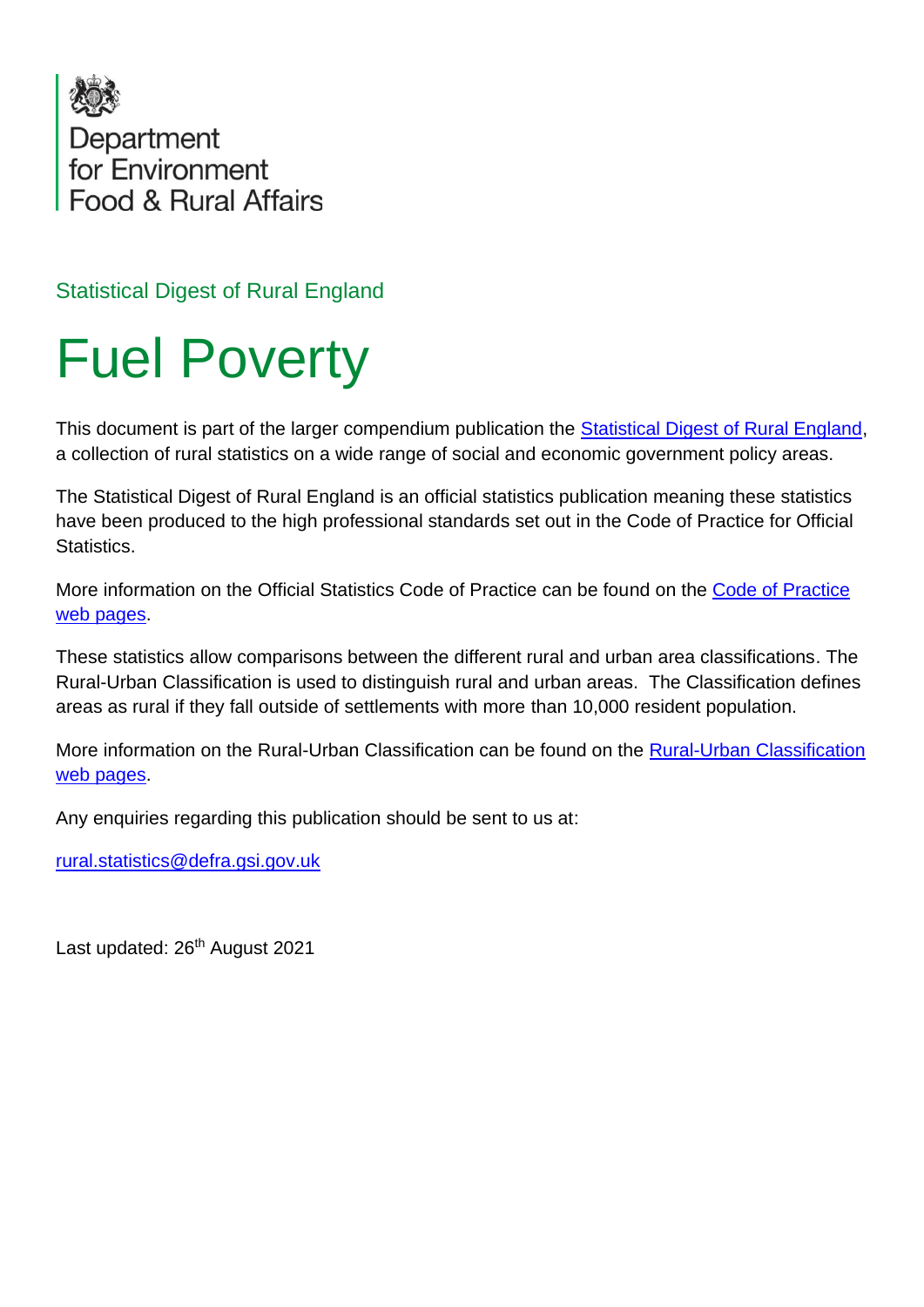## **Fuel poverty**

Fuel poverty or being fuel poor is where a household is living in a property with a fuel poverty energy efficiency rating of band D or below in a home that cannot be kept warm at reasonable cost without bringing their residual income below the poverty threshold.

Fuel poverty in England is now measured using the Low Income Low Energy Efficiency (LILEE) indicator rather than the previous Low Income High Costs (LIHC) indicator. Data for both indicators are available for 2019. Further information on these metrics and the change can be found on the [Fuel Poverty Statistics page on GOV.UK.](https://www.gov.uk/government/collections/fuel-poverty-statistics)

**£**

**12 per cent** of households in rural areas are in fuel poverty.

Rural households have the largest fuel poverty gap

- There were 3.2 million fuel poor households in England in 2019. Historically fuel poverty was proportionately more prevalent in rural areas. However since 2017 urban areas have had the greater proportion of fuel poor households.
- In 2019, 13.8 per cent of households in urban areas (2.7 million) were fuel poor. In rural areas 11.6 per cent of households (499,000) were fuel poor.
- Homes in rural areas are typically less energy efficient and can be more reliant on potentially more expensive heating fuels.



- The fuel poverty gap is the additional income which would be needed to bring a household to the point of not being fuel poor.
- Overall, the average fuel poverty gap for households that were fuel poor in 2019 was £216. However, the average fuel poverty gap for fuel poor households in Rural Villages, Hamlets and Isolated Dwellings was £585.
- Using the previous LIHC metric the average fuel poverty gap for urban households decreased between 2011 and 2019, while for rural households the gap had widened between 2017 and 2019. The new LILEE metric shows a drop in the fuel poverty gap for both rural and urban areas.
- The Fuel Poverty Energy Efficiency Rating (FPEER) is a measure of the energy efficiency of a property. Rural Village, hamlet and isolated dwelling households with the poorest FPEER rating of F or G had an average fuel poverty gap of £1,213 compared with an average fuel poverty gap of £856 for urban households of the same energy rating.
- Tables showing the proportion of households which are fuel poor and the average fuel poverty gap for those households, broken down by rural-urban classification for 2011 to 2019 are available in the [rural living supplementary data tables.](https://www.gov.uk/government/statistics/statistical-digest-of-rural-england)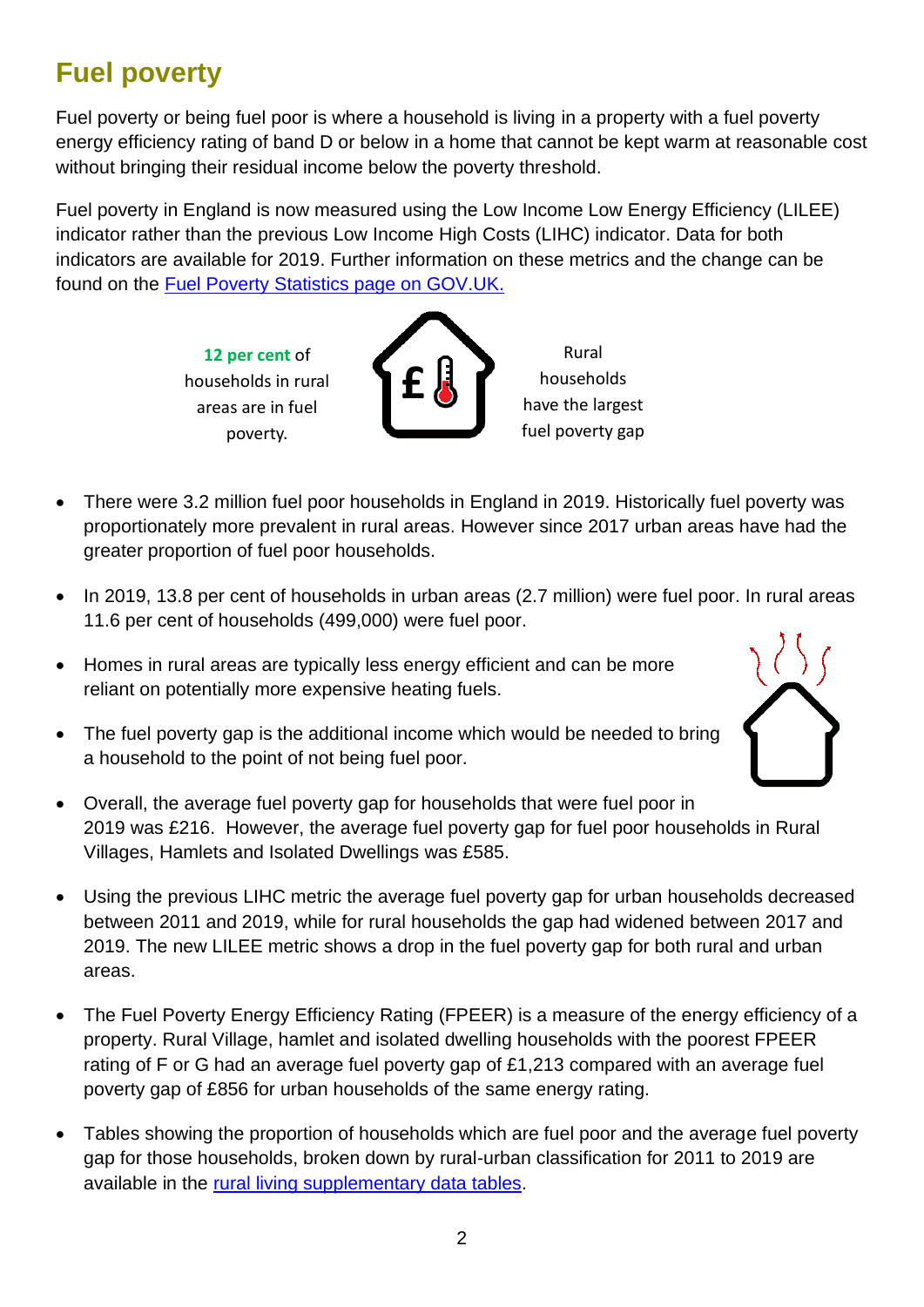• A further set of tables is available in the supplementary data tables breaking down fuel poverty in rural and urban areas in 2019 by FPEER band.

## **Proportion of fuel poor households (%), by settlement type, Low Income High Costs (LIHC) 2011 to 2019, Low Income Low Energy Efficiency (LILEE) 2019**



**Average fuel poverty gap (£), by settlement type, Low Income High Costs (LIHC) 2011 to 2019, Low Income Low Energy Efficiency (LILEE) 2019**



- 12 per cent of households in England were fuel poor in 2019. Historically fuel poverty was proportionately more prevalent in rural areas. However since 2017 urban areas have had the greater proportion of fuel poor households.
- Under the previous LIHC metric the average fuel poverty gap for urban households decreased between 2011 and 2019, while for rural households the gap had widened between 2017 and 2019. However, the overall reduction in the average fuel poverty gap is larger in rural areas than in urban area over the longer period. The new LILEE metric shows a drop in the fuel poverty gap for both rural and urban areas.